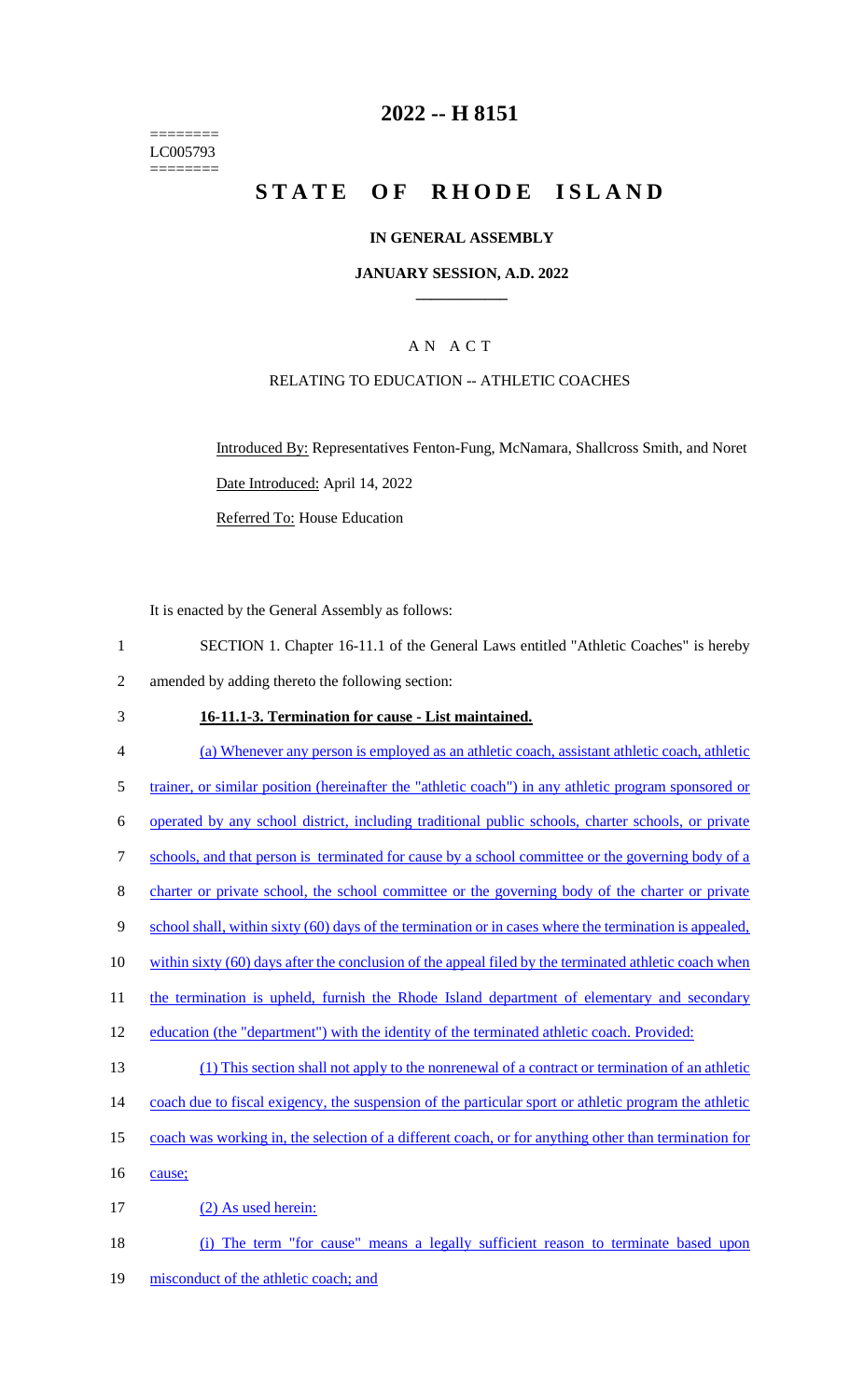- 1 (ii) The term "terminated" includes the complete severance of employment, the ending of
- 2 all unperformed portions of a conditional contract, and the nonrenewal of a contract.
- 3 (b) The department shall maintain a list of those athletic coaches who have been terminated
- 4 for cause (the "list") and shall update the list monthly to include the names of any additional athletic
- 5 coaches submitted by a school committee or the governing body of a charter or private school
- 6 pursuant to the provisions of this section. This list of athletic coaches shall be accessible only to
- 7 the hiring authority of any private, parochial, charter or public school.
- 8 (c) The list of terminated athletic coaches shall not be a public record pursuant to chapter
- 9 2 of title 38 ("access to public records"). This section shall not abrogate or modify any existing
- 10 statutory or common law privileges or immunities.
- 11 SECTION 2. This act shall take effect upon passage.

#### ======== LC005793 ========